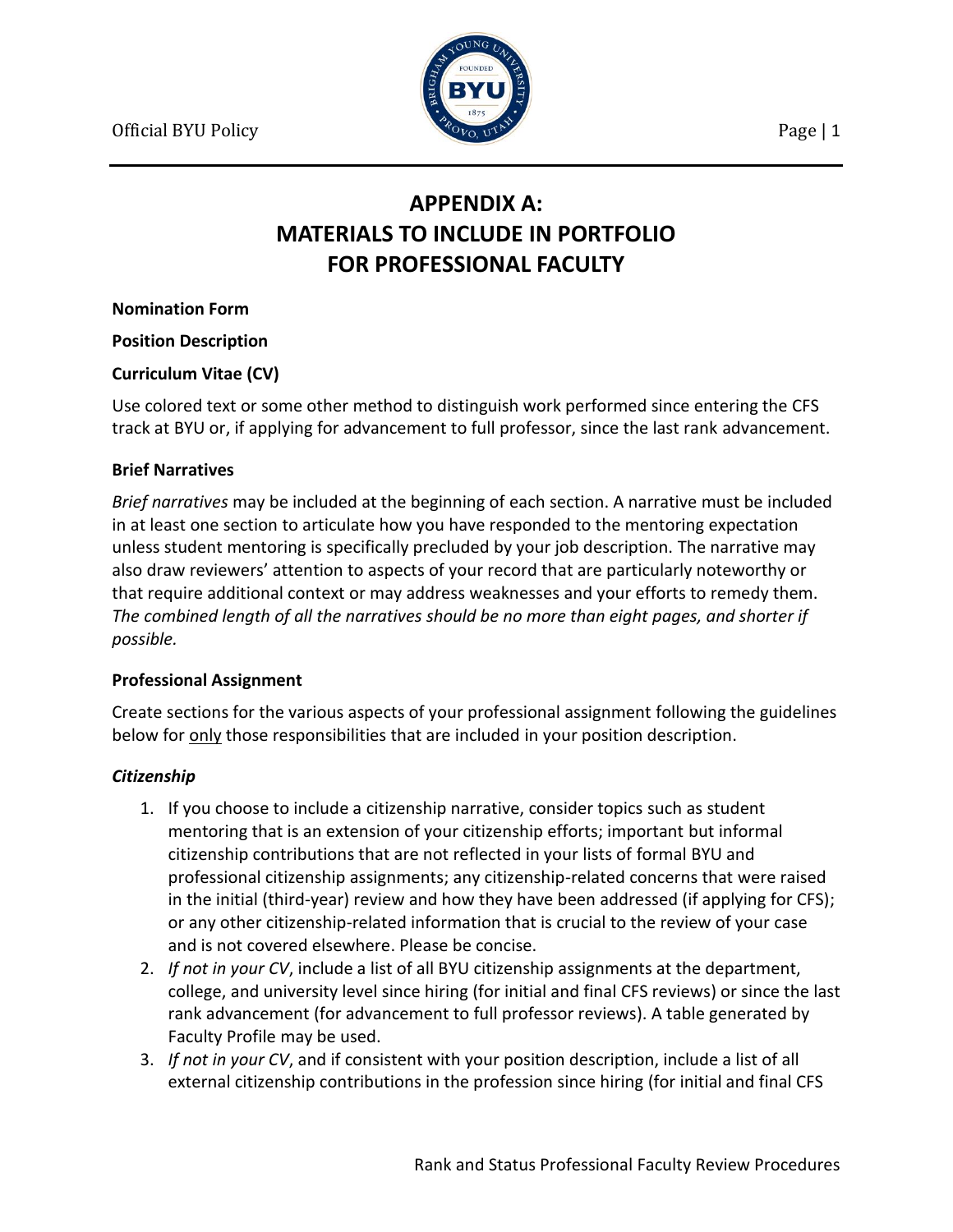

reviews) or since the last rank advancement (for advancement to full professor reviews). A table generated by Faculty Profile may be used.

4. *Department may add* (optional) confidential review letters of citizenship from those who have closely observed these activities. If such letters are to be included, the signed waiver statement must be sent to letter writers and included in the portfolio.

## *Teaching*

- 1. If teaching is included in your position description and if you choose to include a teaching narrative, consider topics such as student mentoring through teaching that has extended beyond the confines of the traditional classroom, steps taken to evaluate and improve teaching and any evidence of the success of those efforts, any teaching-related concerns that were raised in the initial (third-year) review and how they have been addressed (if applying for CFS), or any other teaching-related information that is crucial to the review of your case and is not covered elsewhere. Please be concise—a philosophical statement regarding your approach to teaching should not be included.
- 2. *If not in your CV*, and if consistent with your position description, include a list of BYU graduate students and/or honors students supervised. Indicate whether you were the committee chair or a committee member, the years each student attended, and thesis/dissertation titles. A table generated by Faculty Profile may be used.
- 3. A link to the teaching portfolio.
- 4. *Department adds* two confidential reports of peer reviews of teaching.
- 5. *Department adds* the Student Ratings Summary Report, including both table and student comments portions. For initial and final CFS reviews, include all courses taught since entering the CFS track. For advancement to full professor, include all courses taught in at least the last five years. For initial (third year) portfolios being submitted in winter semester, ensure that the report includes the previous fall semester.

## *Scholarship*

- 1. If scholarship is included in your position description, and if you choose to include a scholarship narrative, consider topics such as mentoring of students through their involvement in your scholarship and how students have benefited from those efforts, awards or other recognitions your work has received, any scholarship-related concerns that were raised in the initial (third-year) review and how they have been addressed (if applying for CFS), or any other scholarship-related information that is crucial to the review of your case and is not covered elsewhere. Please be concise.
- 2. If scholarly products cannot be annotated as outlined below in your CV, include a list of all scholarship/creative works produced since being hired at BYU or, if applying for advancement to full professor, since the last rank advancement. With each entry, provide the following: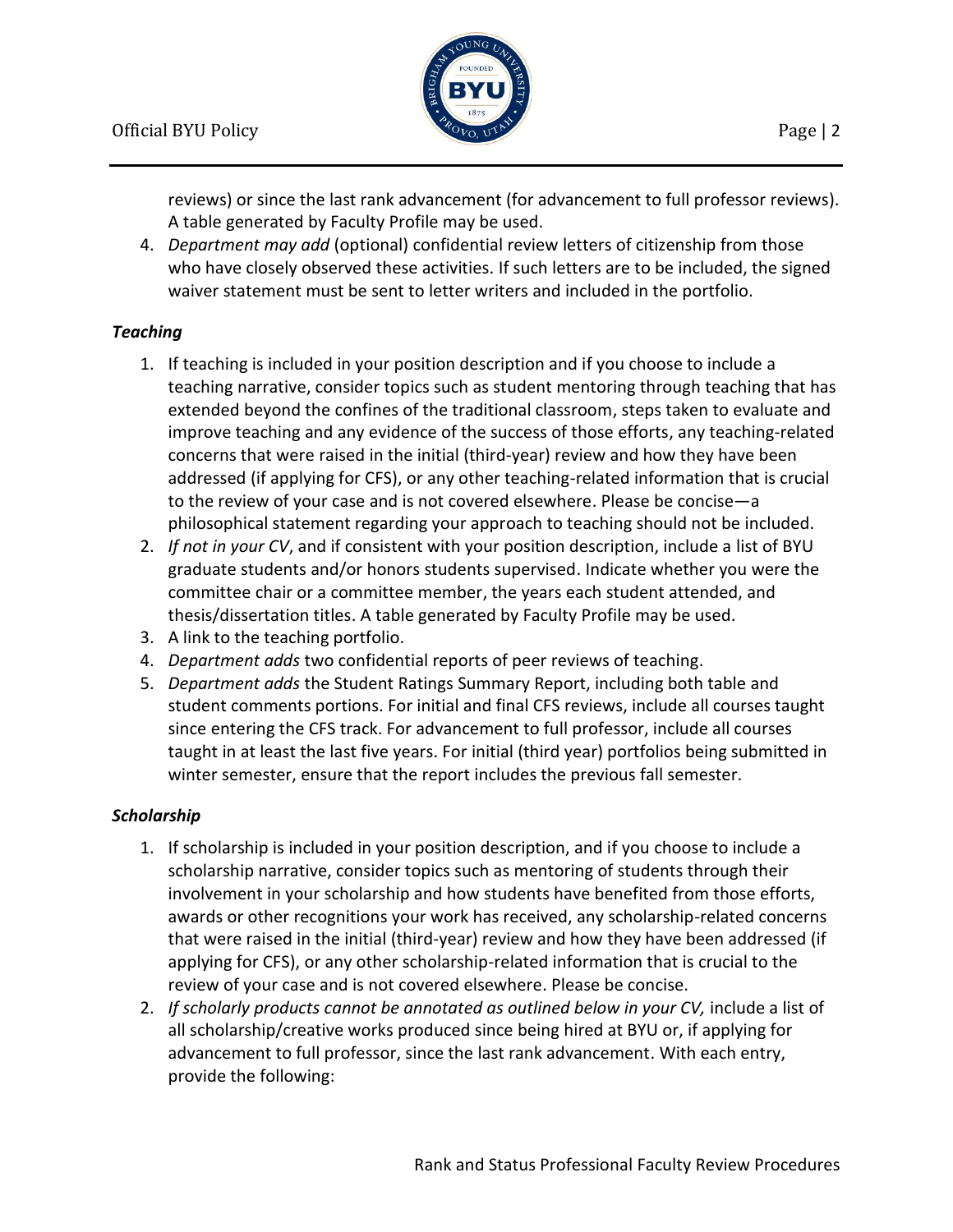

- a. Discipline-appropriate evidence of the quality and impact of the work and the publication or performance venues
- b. An indication of coauthors who are BYU undergraduate or graduate students
- c. Electronic links to each work if available.

Add additional notes as needed to help reviewers understand disciplinary protocols including nomenclature (e.g., whether "forthcoming" means accepted), authorship attributions (e.g., whether first or last author signifies lead authorship), and whether "accepted" for books signifies that a publication is imminent or only under contract.

- 3. *If not in your CV*, and if grant funding is consistent with your position description, include a list of funded grants for research or creative works. Include project title; your role on the project (e.g., principal investigator, co-principal investigator, sub-contractor); funding source (external vs. internal, as well as sponsor name); project dates; and total dollar amounts. If unfunded grant applications are valued by your college, include a second list of unfunded grant proposals.
- 4. Include your three best examples of scholarship. Introduce this section with a brief explanation of why each one was selected. Make available in the department office or (preferably) by electronic link in the CV copies of all other written scholarship and evidence of all other creative work produced since hiring or since the last rank advancement.
- 5. *Department may add* if needed for CFS and rank advancement reviews (optional)
	- a. At least three external review letters of scholarship
	- b. A statement describing how the external reviewers were selected, their standing in the field, and any relationships they may have with the faculty member
	- c. A CV or biographical sketch for each external reviewer (may be abbreviated)
	- d. A copy of the letter of invitation that was sent to reviewers
	- e. A copy of the waiver statement signed by the faculty member

## *Clinical Service*

- 1. If you choose to include a clinical service narrative, consider topics such as student mentoring that is associated with your clinical work, any clinical service-related concerns that were raised in the initial (third-year) review and how they have been addressed (if applying for CFS), or any other clinical service-related information that is crucial to the review of your case and is not covered elsewhere. Please be concise.
- 2. Documentation of your performance in areas specific to the position description
- 3. If required by the position description, documentation of current licensure or national certification, and evidence of professional development undertaken to obtain continuing education and maintain licensure.
- 4. *Department adds*, if consistent with the position description, client satisfaction surveys for the entire review period.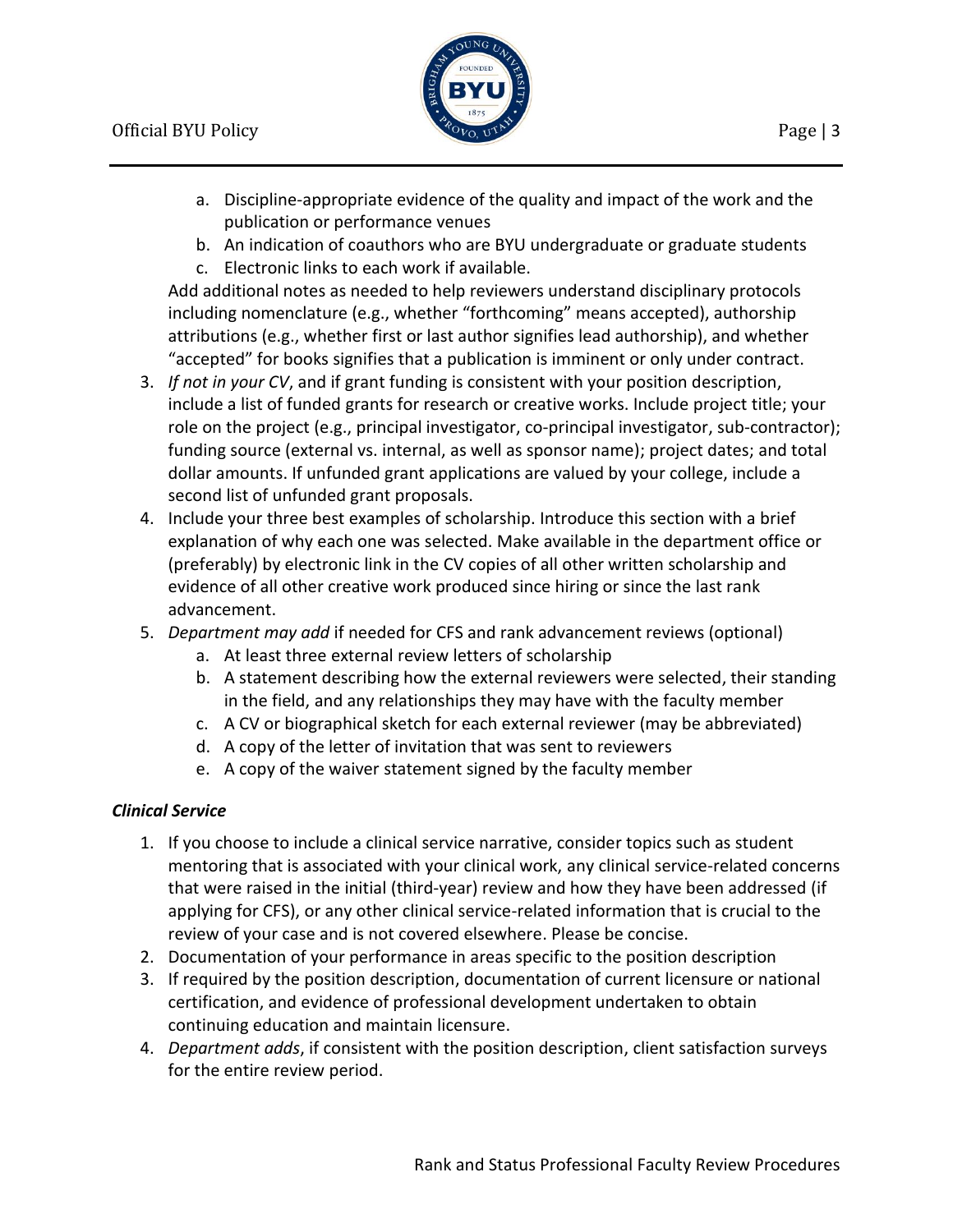

5. *Department may add* (optional) confidential evaluations by supervisors, peers, or other stakeholders. If such letters are to be included, the signed waiver statement must be sent to letter writers and included in the portfolio.

# *Librarianship*

- 1. If you choose to include a librarianship narrative, consider topics such as student mentoring that is associated with your librarianship, any librarianship-related concerns that were raised in the initial (third-year) review and how they have been addressed (if applying for CFS), or any other librarianship-related information that is crucial to the review of your case and is not covered elsewhere. Please be concise.
- 2. A description of librarianship accomplishments within areas specified in your professional assignment.
- 3. A description of steps taken to evaluate and improve librarianship
- 4. *Department adds* confidential review letters from supervisors, peers, and external reviewers if applicable. If such letters are to be included, the signed waiver statement must be sent to letter writers and included in the portfolio.

## *Other Professional Assignments*

- 1. If your position description includes professional assignments that are not included above, consult with your chair and/or dean regarding what materials should be included as evidence of your contributions. If you choose to include a narrative in this section, consider topics such as student mentoring that is associate with this professional assignment, any relevant concerns that were raised in the initial (third-year) review and how they have been addressed (if applying for CFS), or any other information that is crucial to the review of your case and is not covered elsewhere. Please be concise.
- 2. *If not in your CV*, a description of activities and accomplishments in this area of responsibility
- 3. A description of steps taken to evaluate and improve your work
- 4. *Department may add* (optional) confidential review letters from supervisors, peers, and/or other individuals external or internal to the university with whom you interact in your professional capacity. If such letters are requested by the department, the signed waiver statement must be sent to letter writers and included in the portfolio.

## **Reviewer Reports (Added by the Department and College)**

- 1. Associate academic vice president's letter from initial (third-year) review, if this is the final CFS review
- 2. If a prior review resulted in an academic vice president's recommendation to delay the review or deny advancement, include the academic vice president's letter informing the faculty member of the reason for that decision
- 3. Department review committee's report